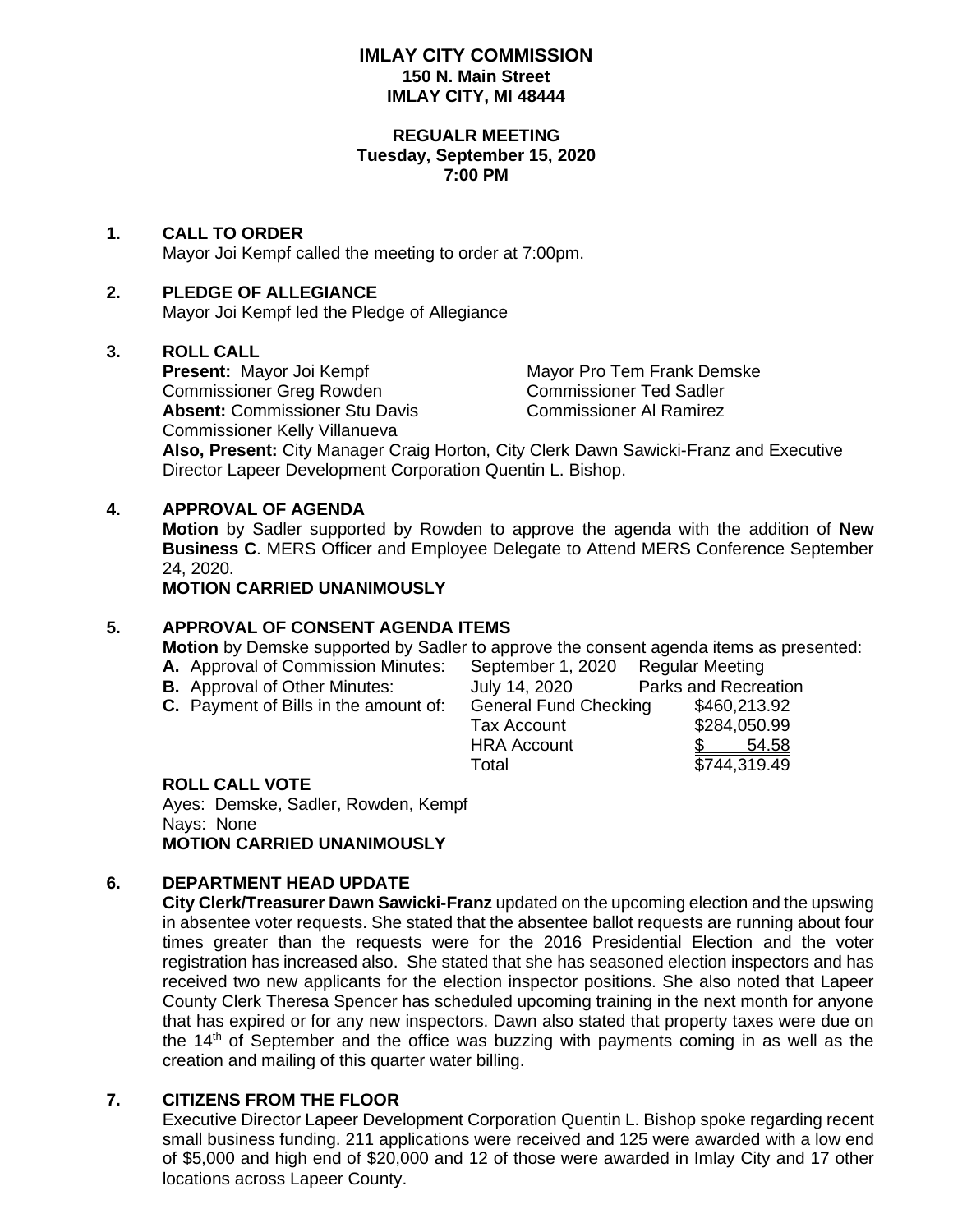# **8. OLD BUSINESS**

# **A. Midwest Industrial Development - Speculative Building Designation, 2045 S. Almont Avenue.**

Executive Director Lapeer Development Corporation Quentin L. Bishop offered an updated explanation as to the progress of the speculative building designation and the process involved as well as time frames that are required.

## **9. NEW BUSINESS**

# **A. DDA – Art In The Rough Street Closure**

**Motion** by Demske supported by Rowden to approve the Special Events Application from DDA Director Lorrelei Natke for road closure of East Third between Main and South Almont on Saturday, September 19, 2020 from noon to 11pm for the purpose of 6th Annual Art In The Rough Event.

## **MOTION CARRIED UNANIMOUSLY**

### **B. Boards and Commissions Vacancies**

It is noted that the following vacancies still exist:

Board of Review: Alternate: 1

Election Commission: 1

Lamb/Steele: 2

Parks & Recreation: 1

Zoning Board of Appeals: Alternate: 1

Applications can be found on the website and it is asked that we encourage public to get involved and to apply for these open positions within our boards and commissions.

**Motion** by Sadler supported by Rowden to appoint Frank Demske to the Election Commission position to serve along with current members Commissioner Kelly Villanueva and City Clerk Dawn Sawicki-Franz.

### **MOTION CARRIED UNANIMOUSLY.**

#### **C. MERS Officer and Employee Delegate to Attend MERS Conference September 24, 2020 which is a virtual conference this year.**

**Motion** by Demske supported by Rowden to appoint the following - Officer Delegate: Craig Horton, Officer Delegate Alternate: Dawn Sawicki-Franz, Employee Delegate: Joe DeLuca, Employee Delegate Alternate: David Rock.

#### **ROLL CALL VOTE**

Ayes: Demske, Rowden, Sadler, Kempf Nays: None

# **MOTION CARRIED UNANIMOUSLY**

# **10. CITY MANAGER'S REPORT**

City Manager Craig Horton spoke of the replacement of the August Revenue Sharing with Corona Virus Relief funds that also require restrictions on its use. The Fire Hall had new cement installed and the phone system flaws are being corrected as well as blind installation quotes are being collected. Splashpad project is moving forward and contracts are expected to be signed soon with a timeline that meets Imlay City's goal and objective for the future opening of the Splashpad. A recent meeting with MML produced an agreement that MML will send an inspector to review damage of several roofs possibly damaged by the hail storm a few months back. Water and sewer rates will be reviewed in the near future. Paving has begun on E. Fifth St, W. Sixth St, W. Third St and Main Street. Imlay Place Condo Association had several requests that will be reviewed. Craig stated that Halloween is not a city event, but rather a nationally recognized holiday. The city has no legal authority or basis to cancel Halloween or restrict the free movement of its residents. All residents, however, should adhere to any public health recommendations from Lapeer County Health Department.

# **11. Other**

None

**12. CITIZENS FROM THE FLOOR** None